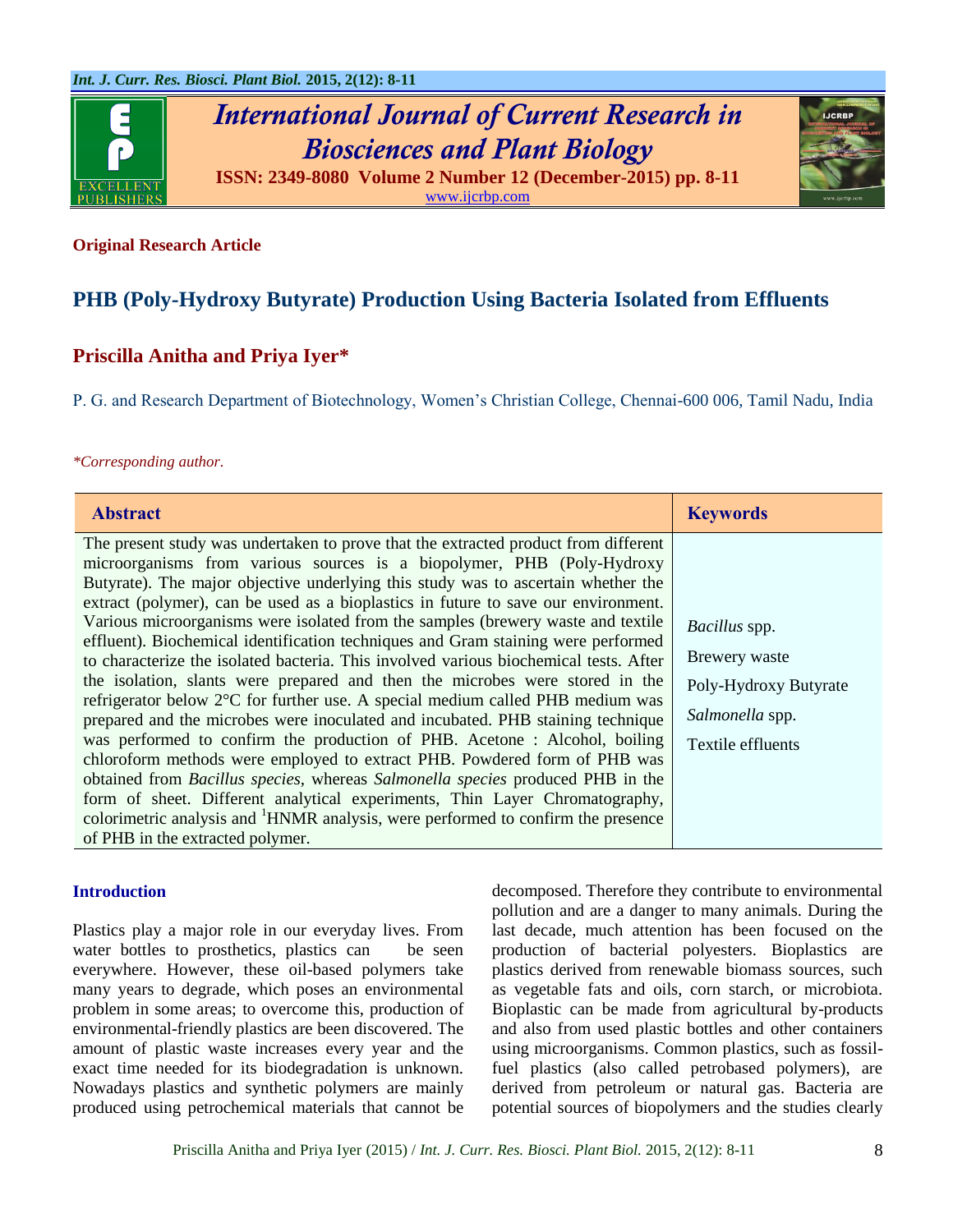evidenced the production of such polymers by *Bacillus* and many other species of bacteria (Prasanna et al., 2011; Kannahi and Rajalakshmi, 2012). The present study was aimed to find out the production of polyhydroxy butyrate by the bacterial species isolated from textile effluent.

#### **Materials and methods**

#### **Sample preparation**

Brewery waste (mixture of maize, wheat, barley) was used as the sample and the source for the growth of bacteria. The sample was air dried, then used for further processes. Textile effluents were collected in bottles and filtered to remove the solid materials and unwanted dusts.

#### **Identification and isolation**

The microbial isolates, *Bacillus species* and *Salmonella species* isolated from the textile effluents, were subjected to Gram staining and motility for morphological identification. The bacterial isolates were identified using the morphological, cultural and biochemical characteristics.

#### **PHB staining**

PHB staining was done using Sudan B black stain (Prasanna et al., 2011).

#### **PHB extraction**

After 48 h of incubation at 37˚C in the PHB medium, 30 ml of culture was taken and centrifuged at 10000 rpm for 15 min. The supernatant was discarded and resuspended in PBS. Again the supernatant was discarded and treated with 10ml of sodium hypochlorite and the mixture was incubated at 30˚C for 2 h. Then, the mixture was centrifuged at 5000 rpm for 15 min and washed with distilled water, acetone, methanol respectively for washing and extraction. The pellet obtained was evaporated by pouring the solution on sterile glass plate kept at 4˚C. Finally, the powder was collected for analysis (Kannahi and Rajalakshmi, 2012).

After 48 h of incubation at 37˚C, 30 ml of bacterial culture was taken and centrifuged at 10000 rpm for 15 min. The supernatant was discarded and treated with 10ml of sodium hypochlorite and the mixture was incubated at 30˚C for 1 h. After incubation, the mixture

was centrifuged at 10000 rpm for 10 min and then washed with distilled water and acetone: methanol (1:1) respectively for extraction (Anderson and Dawes, 1990; Prasanna et al., 2011; Jiang et al., 2007).

#### **Thin Layer Chromatography**

To detect the presence of PHB by TLC method, the solvent ethyl acetate : benzene (1:1) was used. The Retention factor  $(R_f)$  of the compound was calculated using the formula (Marjadi and Dharaiya, 2014).

$$
Rf = \frac{Distance\ travelled\ by\ the\ compound}{Distance\ travelled\ by\ the\ solvent\ front}
$$

#### **PHB colorimetric method**

Few grams of the sample was taken in a test tube and dissolved in concentrated sulphuric acid of 2.5 ml and heated for 10 min at 100%. After cooling, the solution was measured colorimetrically at 450 nm against sulphuric acid blank.

#### **NMR (Nuclear Magnetic Resonance)**

The nuclear magnetic resonance spectrum was recorded at on a BRUAK- 400 spectrometer, using a 5mm 1H probe, and deuterated chloroform, DMSO, Methanol was used as solvent. The <sup>1</sup>HNMR spectrum, which was utilized to identify the structure of PHB, was recorded at 500.13 MHz. For analysis, 5 mg of sample and 1ml of solvent were employed (Labuzek and Radecka, 2001).

#### **Results and discussion**

Different types of micro organisms were isolated from the raw materials (brewery waste and textile effluent) used. Biochemical identification methods (Table 1) and Gram staining techniques were performed to confirm the isolated bacteria. The isolated organisms were found be *Bacillus species* and *Salmonella species*. PHB medium were prepared using glucose as the carbon source and the microbes were inoculated and incubated. PHB staining were performed in order to confirm that the isolated microorganisms have the ability to produce PHB and that confirmed the presence of Polyhydroxybutyrate in the form of black granules when viewed under the microscope. After the confirmation of the presence of PHB, the cultures were subjected to centrifugation and extraction (acetone: alcohol method). When boiling, chloroform was added and allowed to evaporate, the product was obtained in the form of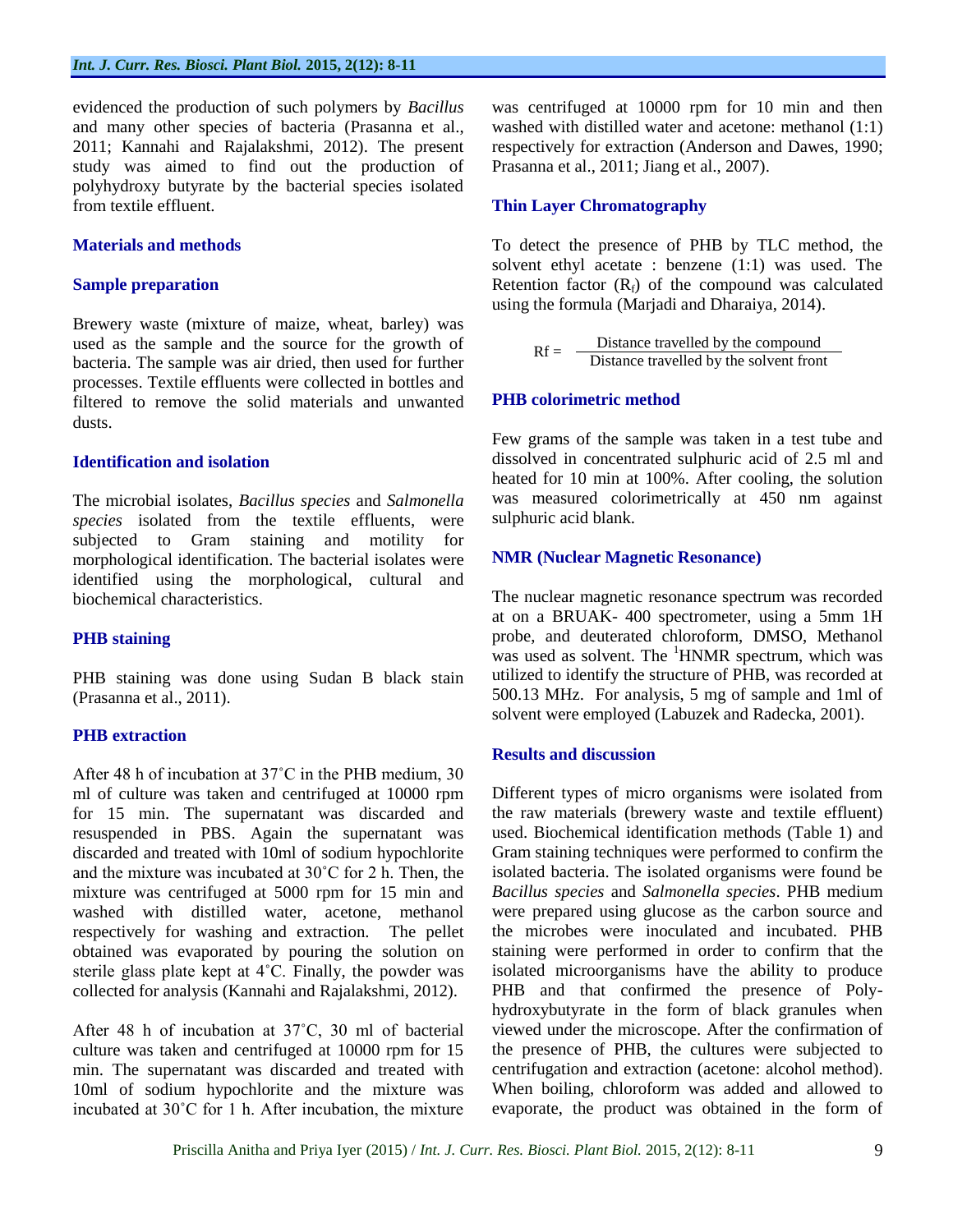#### *Int. J. Curr. Res. Biosci. Plant Biol.* **2015, 2(12): 8-11**

powder for *Bacillus* species and for *Salmonella* species it appeared in the form of a sheet. The resultant product was analysed chromatographically. Thin Layer Chromatographic technique was done. Colorimetric analysis was also done using Sulphuric acid as the blank at 450 nm. The OD values were tabulated.NMR studies showed a positive result for all the four microbial extract (polymer) by determining their peaks. This confirmed that the extracted polymer was a PHB (Tables 2-4; Figs. 2-4).

#### **Fig. 1: PHB staining of** *Bacillus* **and** *Salmonella* **species.**



 *Bacillus species Salmonella species*

#### **Table 1. Biochemical characterization of** *Bacillus* **and**  *Salmonella* **species.**

| S.No.                         | <b>Biochemical tests</b>    | <b>Bacillus</b><br>species | <b>Salmonella</b><br>species |
|-------------------------------|-----------------------------|----------------------------|------------------------------|
| 1.                            | Indole                      | $^{+}$                     | $^{+}$                       |
| 2.                            | Methyl red                  |                            | $^{+}$                       |
| 3.                            | <b>Voges Proskauer test</b> | $^{+}$                     |                              |
| 4.                            | Citrate test                | $^{+}$                     | $+$                          |
| 5.                            | Oxidase test                |                            |                              |
| 6.                            | Catalase test               | $^{+}$                     | $^{+}$                       |
| 7.                            | Triple sugar iron agar test | $^{+}$                     | $^{+}$                       |
| 8.                            | Sugar                       | $+$                        | $^{+}$                       |
| 9.                            | Dehydrgenase test           | $+$                        | $+$                          |
| 10.                           | Nitrogen reduction test     | $^{+}$                     | $^{+}$                       |
| 11.                           | Urease test                 | $^{+}$                     | $+$                          |
| 12.                           | Gelatinase test             |                            | $^{+}$                       |
| $+$ = positive; — = negative. |                             |                            |                              |

#### **Fig. 2: PHB powder obtained from** *Bacillus* **and**  *Salmonella* **species.**





 *Bacillus species Salmonella species*

| Table 2. $R_f$ values obtained for PHB of <i>Bacillus</i> and |  |
|---------------------------------------------------------------|--|
| Salmonella species using Thin Layer Chromatography.           |  |

| <b>S. No.</b> | <b>PHB</b> produced by  | $Rf$ value |
|---------------|-------------------------|------------|
|               | <b>Bacillus</b> species | 0.57       |
|               | Salmonella species      | 0.40       |

**Table 3. NMR results for PHB of** *Bacillus* **and** *Salmonella* 

| species.        |                  |                   |            |
|-----------------|------------------|-------------------|------------|
|                 | <b>Reference</b> | <b>PHB</b> sample |            |
| <b>Type</b>     | (ppm)            | <b>Bacillus</b>   | Salmonella |
|                 |                  | species           | species    |
| A ( $-CH_{3}$ ) | 1.2.             | 1.23              | 1.3        |
| $B(-CH)$        | $5.0 - 5.5$      | <b>NIL</b>        | 4.8        |
| $C$ (- $CH2$ )  | $2.4 - 2.7$      | 2.52              | 2.36       |

**Table 4. Colorimetric analysis results for PHB of** *Bacillus*  **and** *Salmonella* **species.**

| <b>S. No.</b> | <b>PHB</b> produced by  | <b>OD</b> value (nm) |
|---------------|-------------------------|----------------------|
|               | <b>Bacillus</b> species | 0.93                 |
|               | Salmonella species      | 0.82                 |









This study evidently shows that the polymer extracted from different microorganisms can be used as an alternate for the petro-chemically derived plastics in future. Different types of micro organisms were isolated from the raw materials (brewery waste and textile effluent) used. Biochemical identification methods and